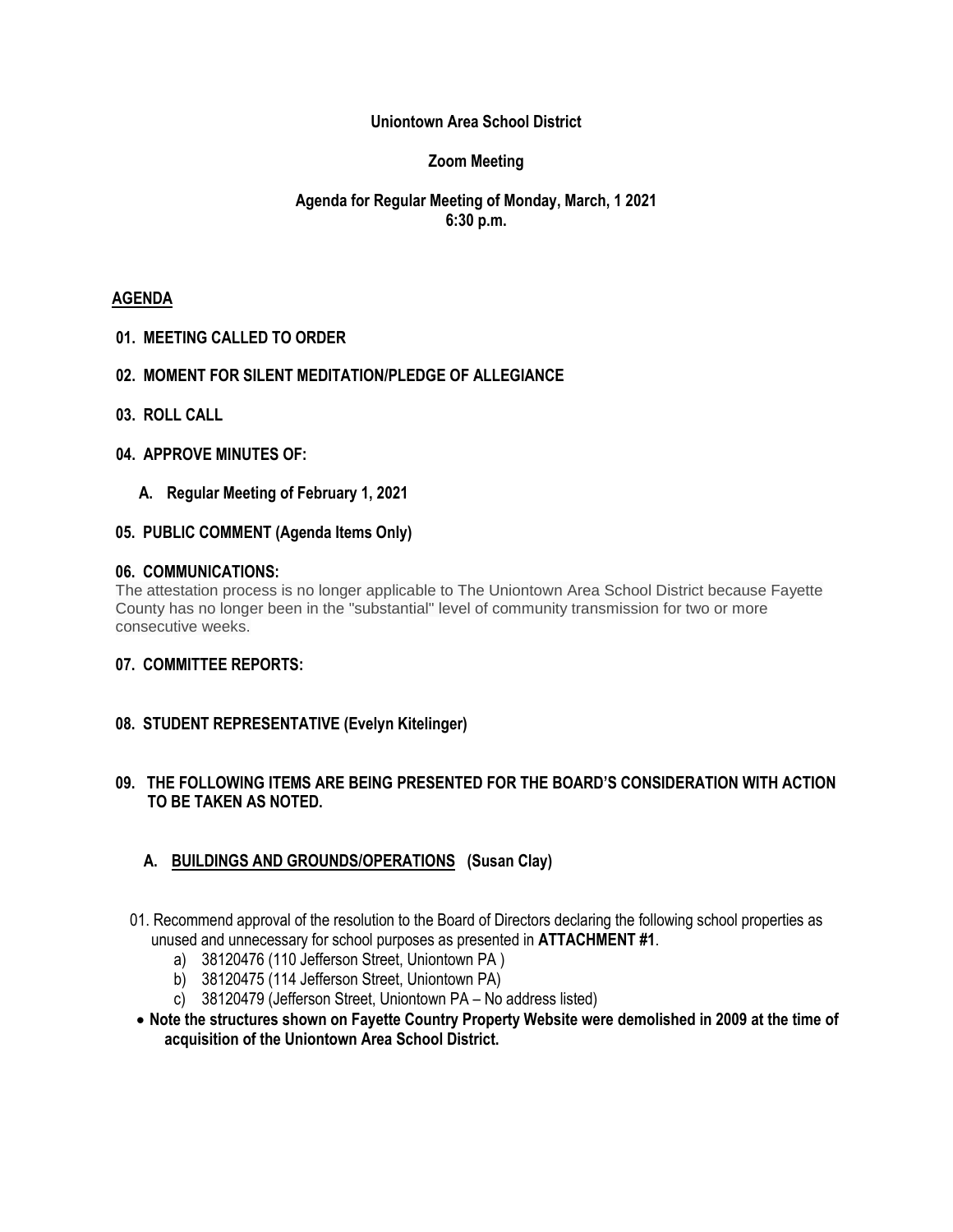## **B. EDUCATION (Kenneth G. Meadows)**

- 01. Recommend approval of the following addition(s) to the professional substitute list at \$110 per day; Contingent upon receipt of proper clearances and certificates:
	- a.) Jacob Long
	- b.) Stephen Shamay
- 02. Recommend approval of the U.A.S.D. calendar for the 2021-2022 school term as presented in **ATTACHMENT # 2.**
- 03. Recommend approval of the In Loco Parentis request as presented in **ATTACHMENT #3**.
- 04. Recommend approval to disperse 2003 Reading Series Book for grades K-6 students to keep for practice. (Note, multiple book companies have been contacted regarding purchase; however they were too old for reimbursement)
- 05. Recommend approval of the M.O.U. with the U.A.E.A. regarding inclement weather days as presented in **ATTACHMENT #4.**
- 06. Recommend approval of the M.O.U. with the U.A.E.A. regarding remote working days / covid protocol as presented in **ATTACHMENT #5.**
- 07. Recommend approval of the M.O.U. with the U.A.E.A. regarding a grievance resolution as presented in **ATTACHMENT #6**.

## **C. FINANCE (William Rittenhouse, Jr.)**

- 01. Recommend approval of the following financial statements for January, 2021:
	- (a) General Fund Treasurer's Report
	- (b) Budget and Revenue Report
- 02. Recommend approval of payroll for February, 2021.
- 03. Recommend approval for payment of the following bills, authorizing and directing Officers of the Board to issue vouchers for same:
	- (a) General Fund
		- (1) Regular ……………………………………………………………...............\$ 2,861,375**.06**
	- (2) U.A.H.S. Construction Fund……………………………………………..............\$ 0.00 (b) Cafeterias …………………………………………………………….………...\$ 281,511.06
	- (c) Federal Funds (1) Title I & Title II …………………………………………………………………….. \$ 81,046.39
- 04. Recommend approval of the 2020 Unpaid Per Capital Totals as presented in **ATTACHMENT # 7**.
- 05. Recommend approval of the Additional Per Capita Exonerations as presented in **ATTACHMENT #8**.
- 06. Recommend approval of the General Operational Budget Resolution for the Intermediate Unit 1 as presented in **ATTACHMENT #9**.
- 07. Recommend approval of the LERTA (Local Economic Revitalization Tax Assistance Act for Tax Map No. 42-05-0074-01 for new construction of a portable storage shed as presented in **ATTACHMENT #10.**

### **D. PERSONNEL (Pamela Neill)**

- 01. Recommend approval to rescind the resignation, due to retirement, of Tonya Tissue. (Lafayette Cafeteria Employee) as presented at the February 1, 2021 Board Meeting.
- 02. Recommend approval to employ Melissa Jones as a paraprofessional assigned to Benjamin Franklin School at \$10.25 per hour effective 2/16/2021.
- 03. Recommend approval to employ Niklyn Brant as a paraprofessional assigned to Menallen Elementary at \$9.50 per hour effective 2/16/2021.
- 04. Recommend approval to employ Ruth Ann Winder as a classroom monitor/ substitute paraprofessional at \$9.50 per hour effective 3/2/2021.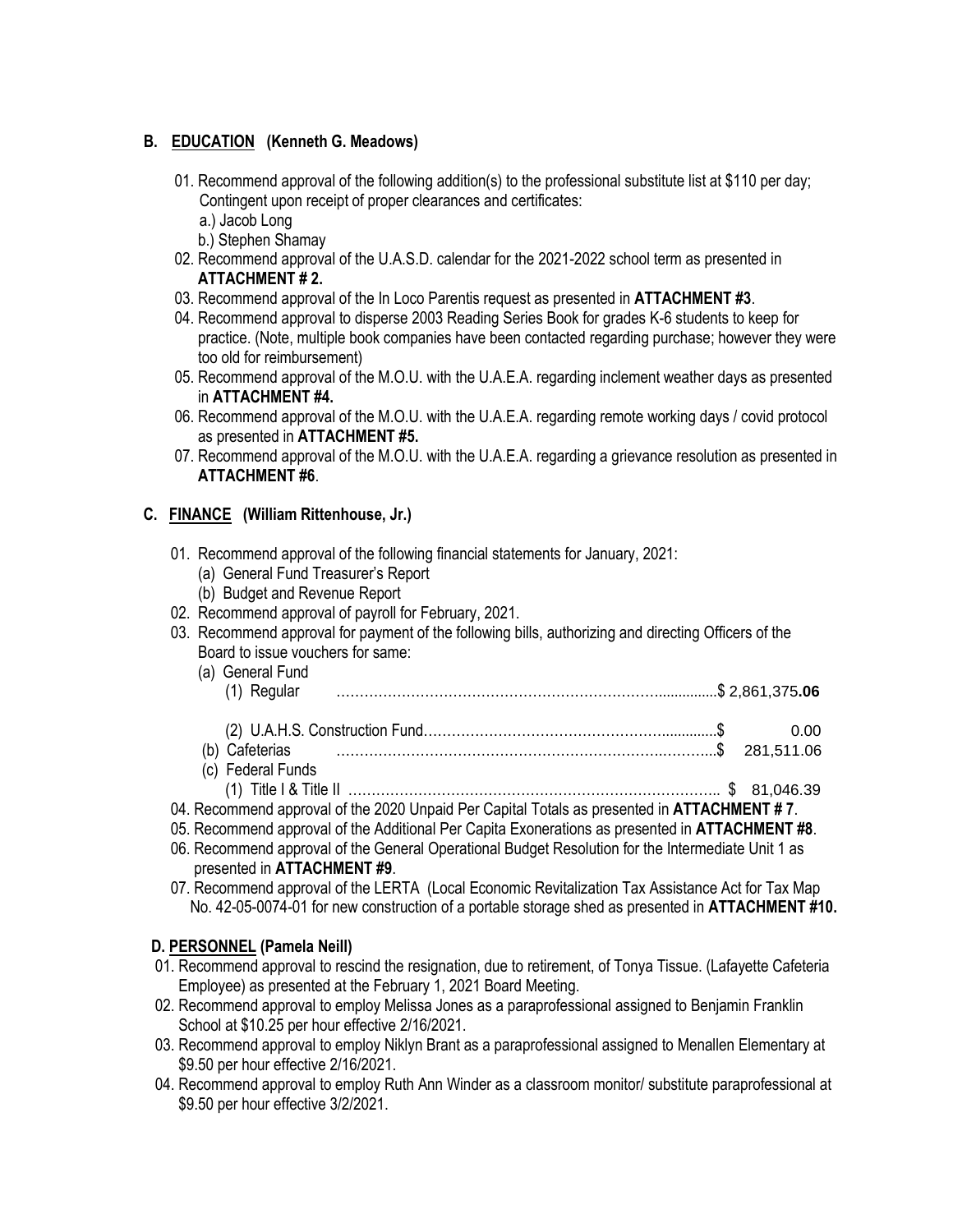# **E. POLICY/PROCEDURE (Dorothy Grahek)**

## **F. STUDENT ACTIVITIES (Don Rugola)**

- 1. Recommend approval for Michelle Sevcik to serve as a volunteer assistant for the Uniontown Middle School Basketball Team upon the endorsement of Coach, Penny Kezmarsky for the 2020-2021 school term.
- 2. Recommend approval for Rian Davis to serve as Middle School Head Soccer Coach effective 2021- 2022 school term.
- 3. Recommend approval for Jamie Holland to serve as Middle School Assistant Coach for the 2021- 2022 school term.
- 4. Recommend approval for Keith Jeffries to serve as Varsity Head Football Coach effective for the 2021-2022 school term.
- 5. Recommend approval for Harry Kaufman to serve as First Assistant Football Coach effective for the 2021-2022 school term.
- 6. Recommend approval for Jason White to serve as a volunteer assistant coach, U.A.S.D. Girls' Softball, for the 2020-2021 school term.
- 7. Recommend approval for Matthew Pavlovich to serve as Assistant Football Coach effective for the 2021-2022 school term.
- 8. Recommend approval for Paul Garner to serve as Assistant Girls' Basketball Coach for A.J. McMullen Middle School effective 1/29/2021.
- 9. Recommend approval for Paul Jeffries to serve as Head Middle School Football Coach effective for the 2021-2022 school term.
- 10. Recommend approval for Donald Bell to serve as Middle School Football Assistant Coach effective for the 2021-2022 school term.
- 11. Recommend approval for Jacob Long to serve as an Assistant Football Coach effective for the 2021- 2022 school term per the terms and conditions set forth by the U.A.E.A.

# **G. SAFETY/SECURITY (John Holt)**

### **H. TECHNOLOGY (William Rittenhouse, Jr.)**

- 01. Recommend approval to purchase wireless access points as presented in **ATTACHMENT #11.**
- 02. Recommend approval to purchase UPS (Uninterruptible Power Supply) Sources as presented in **ATTACHMENT #12**.

### **I. TRANSPORTATION (Jon Tanner)**

- 01. Recommend approval for the following driver to be added to the 2020-2021 driver's list:
	- a) James Goodwin- M&R
	- b) Dawn Cramer- M&R

### **J. INTERMEDIATE UNIT I REPRESENTATIVE (Kenneth G. Meadows)**

- **01. Executive Director's Report - ATTACHMENT #13.**
- **K. C.T.I. REPRESENTATIVES (S. Clay, D. Grahek, J.Holt)**
- **L. P.S.B.A. LEGISLATIVE REPRESENTATIVE (Susan S. Clay)**